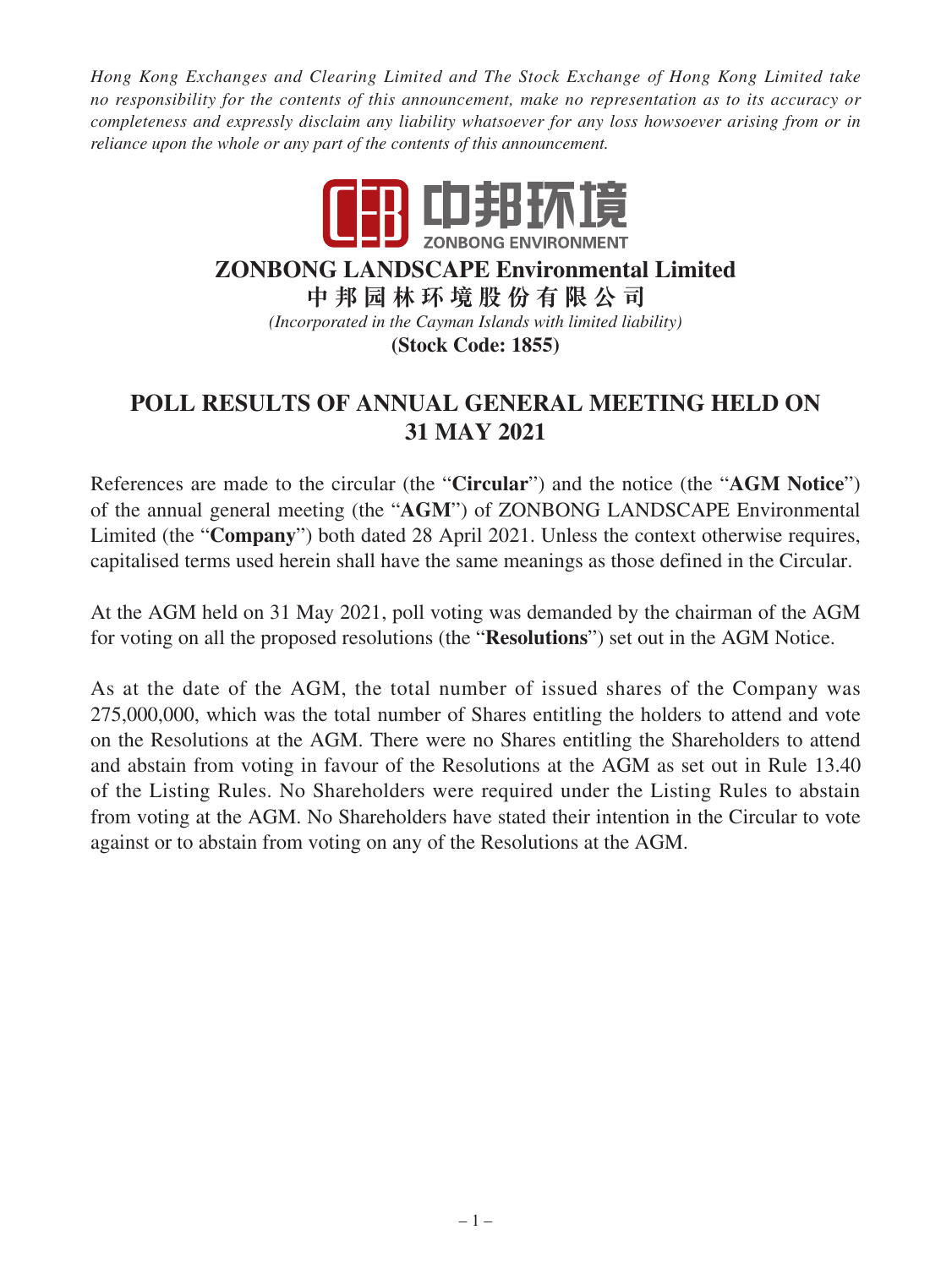The Company's share registrar in Hong Kong, Boardroom Share Registrars (HK) Limited, was appointed as the scrutineer at the AGM for the purpose of vote-taking. The poll results in respect of the Resolutions were as follows:

|    | <b>ORDINARY RESOLUTIONS</b>                                                                                                                                                                                                                                     |                          | No. of votes<br>(Approximate%) |  |
|----|-----------------------------------------------------------------------------------------------------------------------------------------------------------------------------------------------------------------------------------------------------------------|--------------------------|--------------------------------|--|
|    |                                                                                                                                                                                                                                                                 | For                      | <b>Against</b>                 |  |
| 1. | To receive, consider and adopt the audited consolidated<br>financial statements of the Company and its subsidiaries,<br>and the reports of the directors of the Company (the<br>"Directors") and auditor of the Company for the year<br>ended 31 December 2020. | 207,250,000<br>$(100\%)$ | $\overline{0}$<br>$(0\%)$      |  |
| 2. | To re-appoint KPMG as the auditor of the Company and<br>to authorise the board of Directors (the "Board") to fix<br>the auditor's remuneration until the conclusions of the<br>next annual general meeting of the Company.                                      | 207,250,000<br>$(100\%)$ | $\overline{0}$<br>$(0\%)$      |  |
| 3. | To re-elect the following retiring Directors:                                                                                                                                                                                                                   |                          |                                |  |
|    | (a)<br>Mr. Liu Haitao as executive Director;                                                                                                                                                                                                                    | 207,250,000<br>$(100\%)$ | $\Omega$<br>$(0\%)$            |  |
|    | Mr. Wang Xudong as executive Director;<br>(b)                                                                                                                                                                                                                   | 207,250,000<br>$(100\%)$ | $\overline{0}$<br>$(0\%)$      |  |
|    | (c)<br>Ms. Wang Yan as executive Director;                                                                                                                                                                                                                      | 207,250,000<br>$(100\%)$ | $\Omega$<br>$(0\%)$            |  |
|    | (d)<br>Mr. Sun Juqing as non-executive Director;                                                                                                                                                                                                                | 207,250,000<br>$(100\%)$ | $\Omega$<br>$(0\%)$            |  |
|    | Ms. Lyu Hongyan as non-executive Director;<br>(e)                                                                                                                                                                                                               | 207,250,000<br>$(100\%)$ | $\overline{0}$<br>$(0\%)$      |  |
|    | Mr. Shao Zhanguang as non-executive Director;<br>(f)                                                                                                                                                                                                            | 207,250,000<br>$(100\%)$ | $\overline{0}$<br>$(0\%)$      |  |
|    | Mr. Gao Xiangnong as independent non-executive<br>(g)<br>Director;                                                                                                                                                                                              | 207,250,000<br>$(100\%)$ | $\Omega$<br>$(0\%)$            |  |
|    | Mr. Yin Jun as independent non-executive Director;<br>(h)<br>and                                                                                                                                                                                                | 207,250,000<br>$(100\%)$ | $\Omega$<br>$(0\%)$            |  |
|    | Mr. Lee Kwok Tung Louis as independent non-<br>(i)<br>executive Director.                                                                                                                                                                                       | 207,250,000<br>$(100\%)$ | $\theta$<br>$(0\%)$            |  |